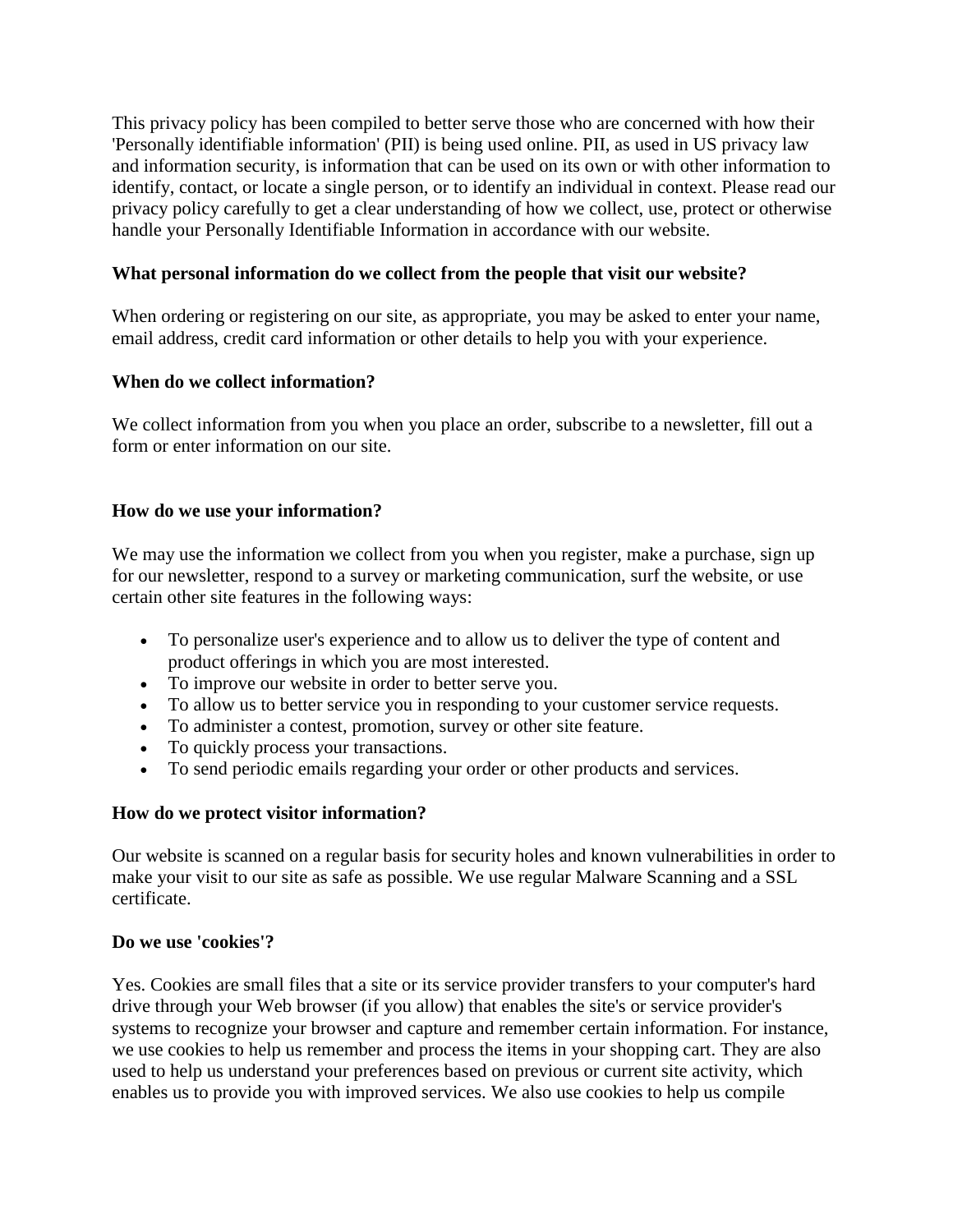aggregate data about site traffic and site interaction so that we can offer better site experiences and tools in the future.

#### **We use cookies to:**

- Help remember and process the items in the shopping cart.
- Understand and save user's preferences for future visits.
- Keep track of advertisements.
- Compile aggregate data about site traffic and site interactions in order to offer better site experiences and tools in the future. We may also use trusted third party services that track this information on our behalf.

You can choose to have your computer warn you each time a cookie is being sent, or you can choose to turn off all cookies. You do this through your browser (like Internet Explorer) settings. Each browser is a little different, so look at your browser's Help menu to learn the correct way to modify your cookies. If you disable cookies off, some features will be disabled It won't affect the users experience that make your site experience more efficient and some of our services will not function properly. However, you can still place orders .

## **Third Party Disclosure**

## **Do we disclose the information we collect to Third Parties?**

No, we do not sell or trade your information to Third Parties.

# **Third party links**

Occasionally, at our discretion, we may include or offer third party products or services on our website. These third party sites have separate and independent privacy policies. We therefore have no responsibility or liability for the content and activities of these linked sites. Nonetheless, we seek to protect the integrity of our site and welcome any feedback about these sites.

## **Google**

Google's advertising requirements can be summed up by Google's Advertising Principles. They are put in place to provide a positive experience for users.

https://support.google.com/adwordspolicy/answer/1316548?hl=en We use Google AdSense Advertising on our website. Google, as a third party vendor, uses cookies to serve ads on our site. Google's use of the DART cookie enables it to serve ads to our users based on their visit to our site and other sites on the Internet. Users may opt out of the use of the DART cookie by visiting the Google ad and content network privacy policy.

## **We have implemented the following:**

• Remarketing with Google AdSense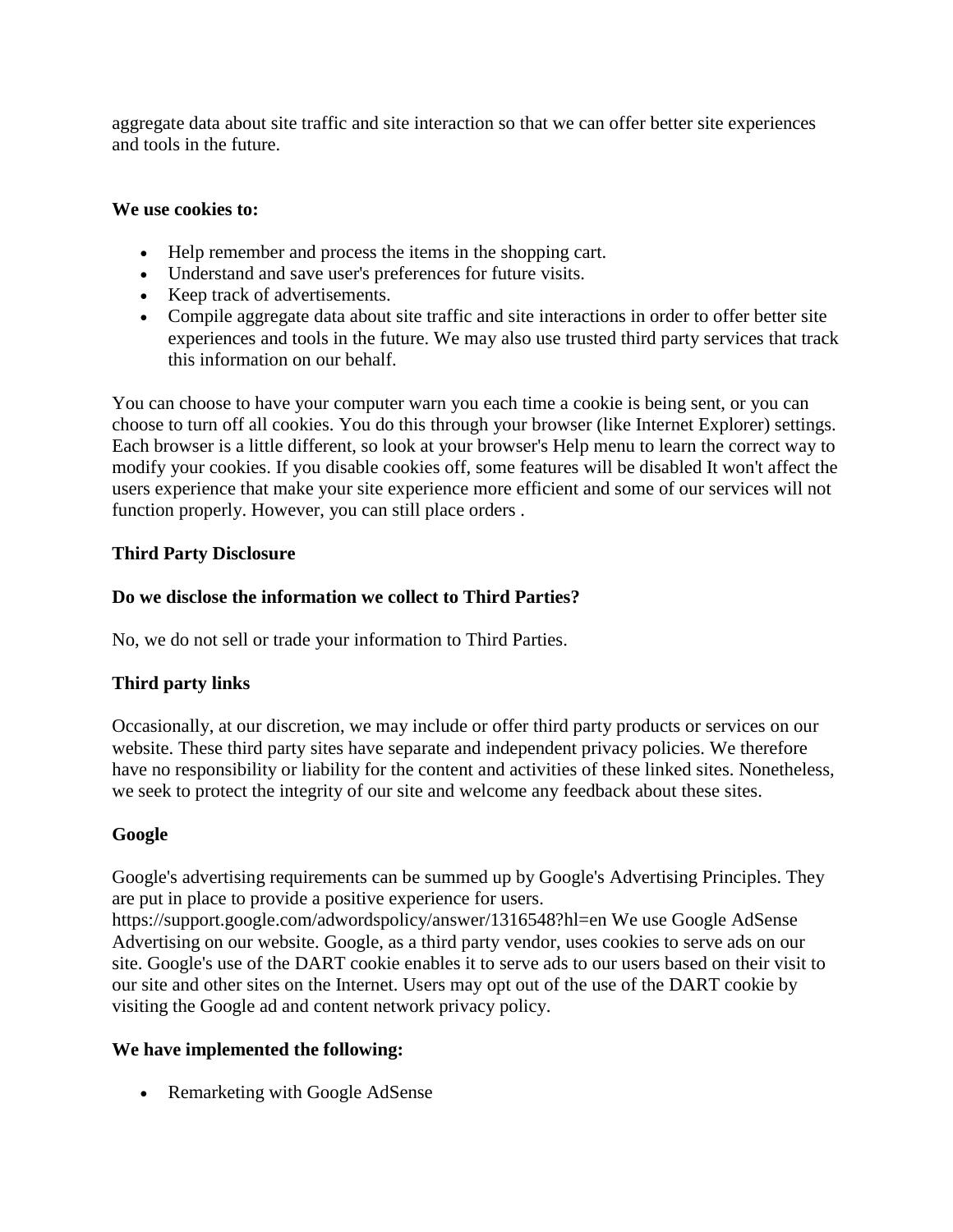- Google Display Network Impression Reporting
- Demographics and Interests Reporting
- DoubleClick Platform Integration

We along with third-party vendors, such as Google use first-party cookies (such as the Google Analytics cookies) and third-party cookies (such as the DoubleClick cookie) or other third-party identifiers together to compile data regarding user interactions with ad impressions, and other ad service functions as they relate to our website.

Opting out:

Users can set preferences for how Google advertises to you using the Google Ad Settings page. Alternatively, you can opt out by visiting the Network Advertising initiative opt out page or permanently using the Google Analytics Opt Out Browser add on.

# **California Online Privacy Protection Act**

CalOPPA is the first state law in the nation to require commercial websites and online services to post a privacy policy. The law's reach stretches well beyond California to require a person or company in the United States (and conceivably the world) that operates websites collecting personally identifiable information from California consumers to post a conspicuous privacy policy on its website stating exactly the information being collected and those individuals with whom it is being shared, and to comply with this policy. - See more at: http://consumercal.org/california-online-privacy-protection-act-caloppa/#sthash.0FdRbT51.dpuf

## **According to CalOPPA we agree to the following:**

Users can visit our site anonymously. Once this privacy policy is created, we will add a link to it on our home page, or as a minimum on the first significant page after entering our website. Our Privacy Policy link includes the word 'Privacy', and can be easily be found on the page specified above.

Users will be notified of any privacy policy changes:

• On our Privacy Policy Page

Users are able to change their personal information:

By logging in to their account

## **How does our site handle do not track signals?**

We honor do not track signals and do not track, plant cookies, or use advertising when a Do Not Track (DNT) browser mechanism is in place.

## **Does our site allow third party behavioral tracking?**

It's also important to note that we do not allow third party behavioral tracking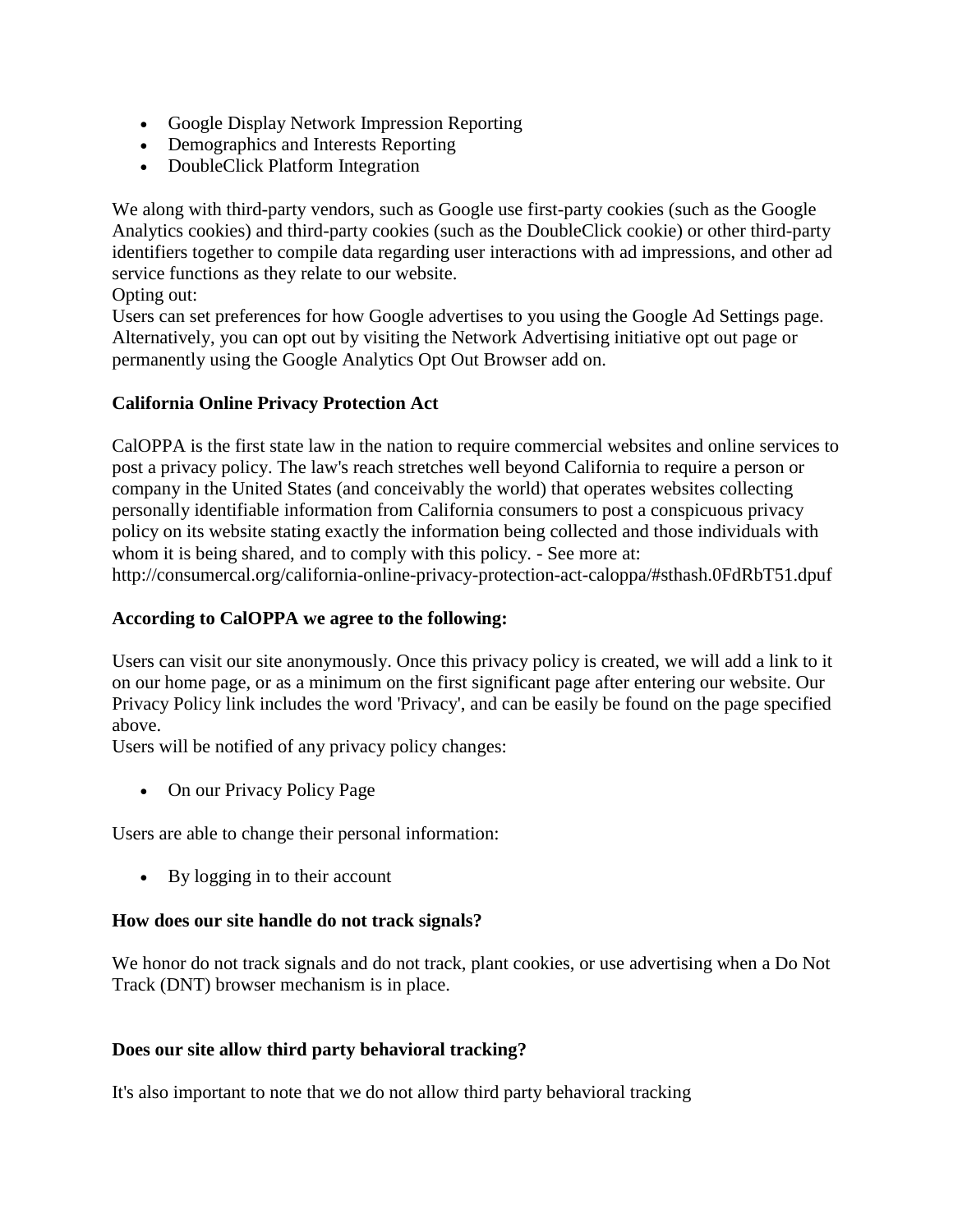## **COPPA (Children Online Privacy Protection Act)**

When it comes to the collection of personal information from children under 13, the Children's Online Privacy Protection Act (COPPA) puts parents in control. The Federal Trade Commission, the nation's consumer protection agency, enforces the COPPA Rule, which spells out what operators of websites and online services must do to protect children's privacy and safety online. We do not specifically market to children under 13.

#### **Fair Information Practices**

The Fair Information Practices Principles form the backbone of privacy law in the United States and the concepts they include have played a significant role in the development of data protection laws around the globe. Understanding the Fair Information Practice Principles and how they should be implemented is critical to comply with the various privacy laws that protect personal information.

#### **In order to be in line with Fair Information Practices we will take the following responsive action, should a data breach occur:**

We will notify the users via email within 180 business days. We will notify the users via in site notification within 180 business days. We do not agree to the individual redress principle, which requires that individuals have a right to pursue legally enforceable rights against data collectors and processors who fail to adhere to the law. This principle requires not only that individuals have enforceable rights against data users, but also that individuals have recourse to courts or a government agency to investigate and/or prosecute non-compliance by data processors.

## **CAN SPAM Act**

The CAN-SPAM Act is a law that sets the rules for commercial email, establishes requirements for commercial messages, gives recipients the right to have emails stopped from being sent to them, and spells out tough penalties for violations.

#### **We collect your email address in order to:**

- Send information, respond to inquiries, and/or other requests or questions.
- Process orders and to send information and updates pertaining to orders
- We may also send you additional information related to your product and/or service.
- Market to our mailing list or continue to send emails to our clients after the original transaction has occurred

#### **To be in accordance with CANSPAM we agree to the following:**

- NOT use false, or misleading subjects or email addresses
- Identify the message as an advertisement in some reasonable way
- Include the physical address of our business or site headquarters
- Monitor third party email marketing services for compliance, if one is used.
- Honor opt-out/unsubscribe requests quickly
- Allow users to unsubscribe by using the link at the bottom of each email